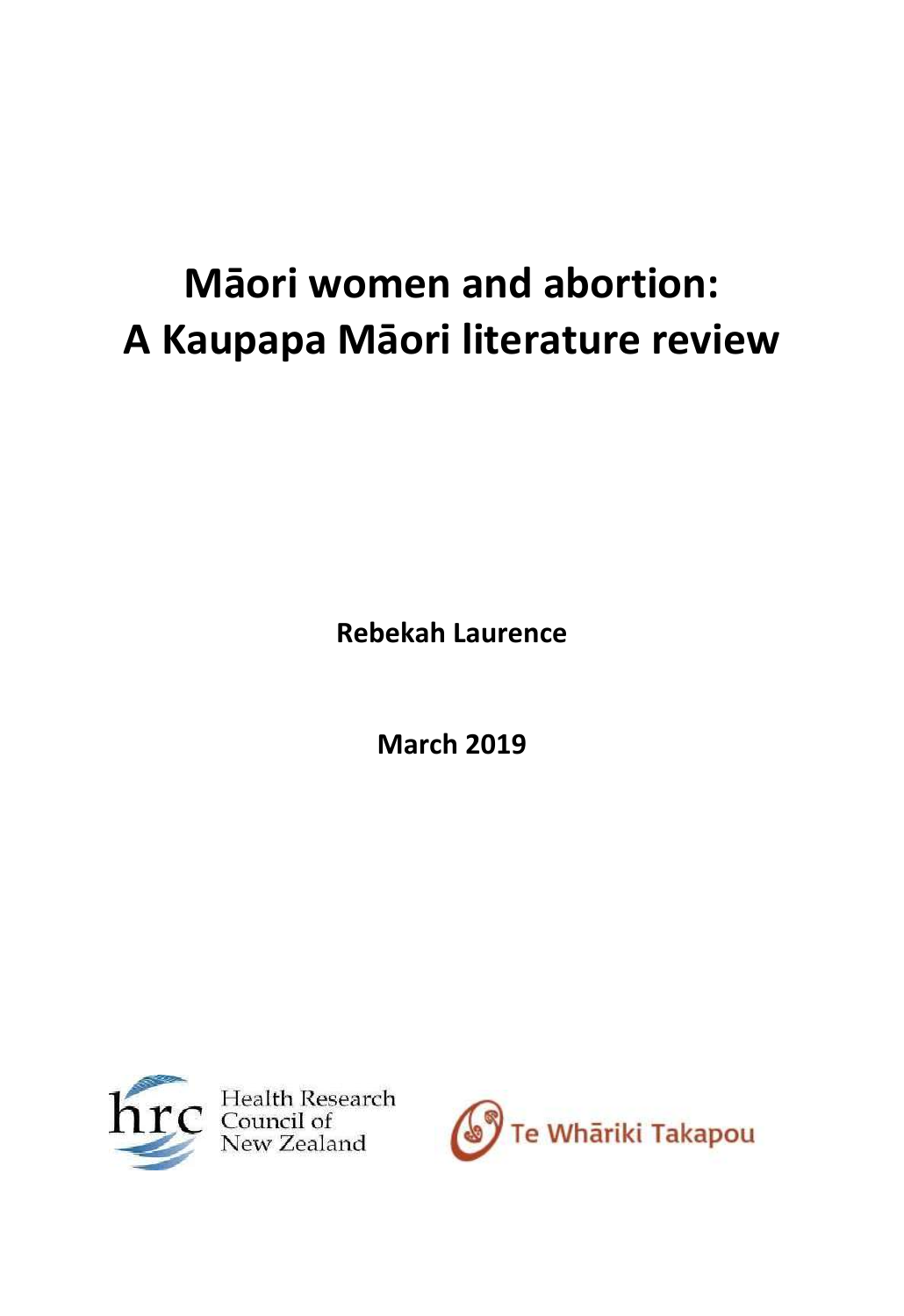# Contents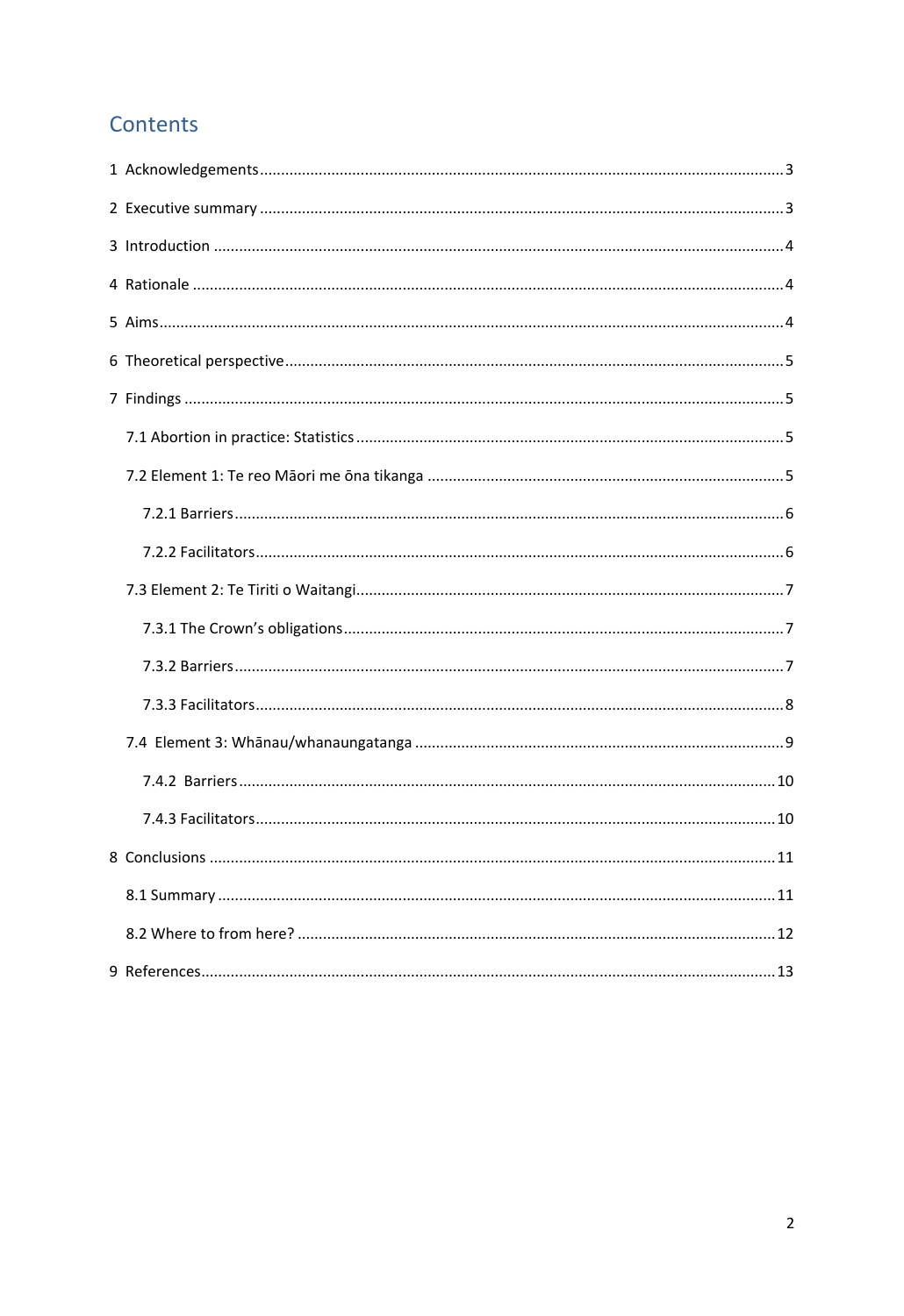# <span id="page-2-0"></span>**1 Acknowledgements**

Thanks to Te Whāriki Takapou for hosting this small literature review. I am grateful for the funding provided by the Health Research Council of New Zealand, which enabled me to focus my time on conducting the review. Thanks also to Dr Jillian Tipene and Dr Alison Green of Te Whāriki Takapou who supervised and reviewed a preliminary draft of the literature review, and to my colleague and friend Aimee-Jane Anderson-O'Connor who assisted with editing this report.

## <span id="page-2-1"></span>**2 Executive summary**

Abortion is the intentional act of terminating a pregnancy. It was legalised in New Zealand under certain conditions in 1977, but there are still extensive barriers to Māori women's access to abortion. The aim of the literature review undertaken was to identify barriers to and facilitators of Māori women's access to abortion, in order to inform research proposals. Future research proposals related to this topic will likely aim to lobby for changes to policy and legislation to make abortion more accessible for Māori women.

The scope of the literature review included articles, reports and other literature published between 2010–2018 related to abortion policy and Māori women's experience of abortion. Overall, thirteen pieces of literature were retrieved for review.

The literature review was conducted within a Kaupapa Māori methodological approach. Specifically, selected elements of a Mana Wahine theoretical framework informed the review: the elements were *Te reo Māori me ōna tikanga*, *Te Tiriti o Waitangi*, and *Whānau/whanaungatanga*.

Abortion is a common medical procedure in New Zealand. In 2016, 23.4 percent of all abortions were performed on Māori women. The vast majority of abortions in New Zealand are performed on the grounds that to continue the pregnancy would endanger the woman's mental health; however, there are no statistics available on this specific to Māori women.

Most of the barriers to Māori women accessing abortion are related to policy. Restrictive legislation unduly increases delays in the abortion process. Furthermore, the lack of adequate policy contributes to a lack of cultural competence in the provision of abortion services. Lack of cultural competence diminishes the quality of care that Māori women receive, and can violate their cultural safety.

Policy to implement cultural safety will facilitate Māori women's access to abortion services. Furthermore, supportive legislation will increase Māori women's tino rangatiratanga (self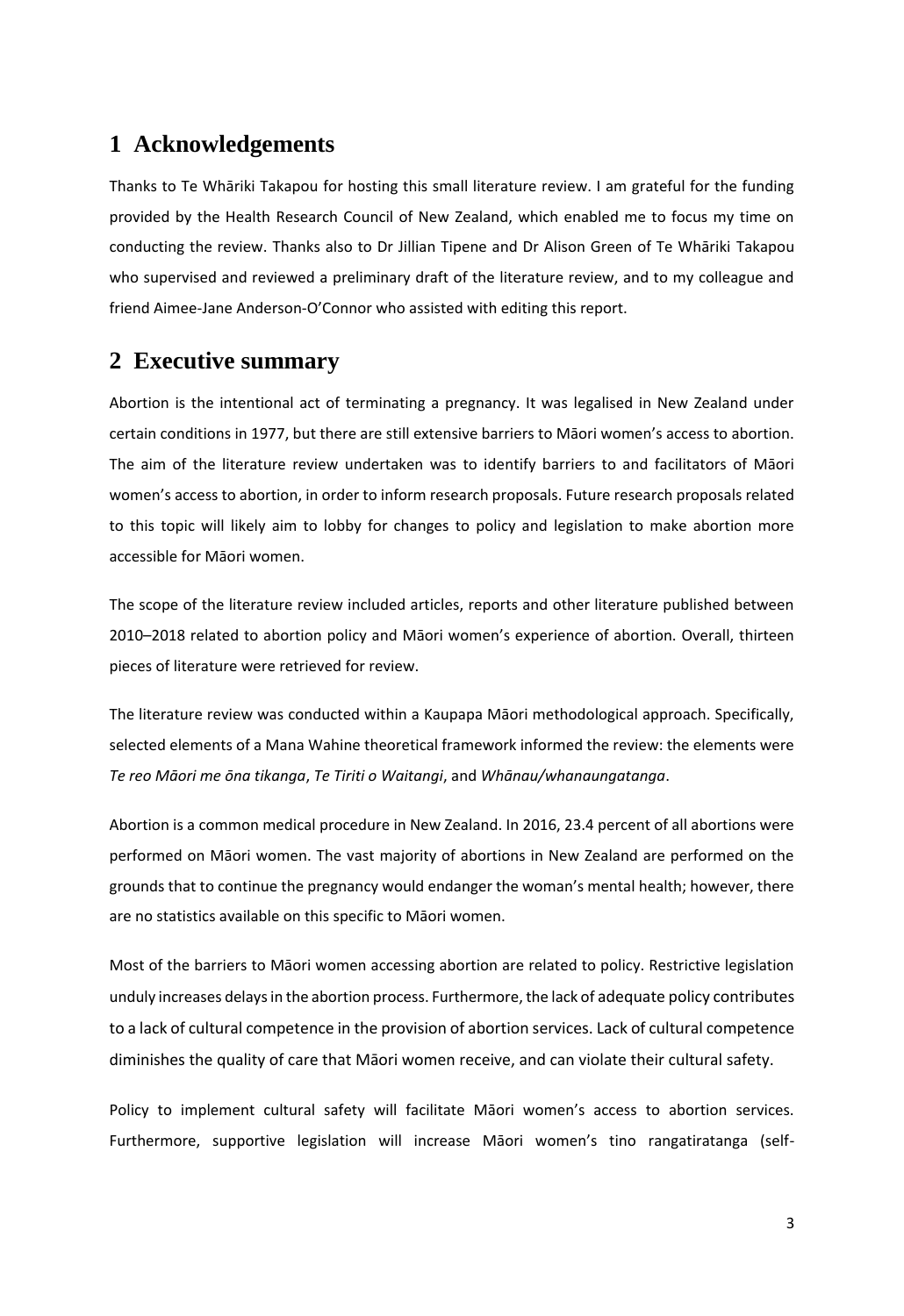determination) when making decisions regarding abortion, reduce delays in the abortion process, and is likely to reduce stigma associated with abortion.

There is no literature on trans men and non-binary people's experience of abortion in New Zealand. Such research is critical to understanding these groups' experiences with regard to abortion. Māori trans men and non-binary people are arguably at more risk than Māori women, as minority gender identities often elicit unique discrimination within the health system.

Research also needs to be conducted into the role of whānau in the abortion processes of young Māori women, particularly the effects of parental involvement. Such research would inform policy and procedures to increase young Māori women's experience of tino rangatiratanga throughout the abortion process.

## <span id="page-3-0"></span>**3 Introduction**

Abortion is the intentional act of terminating a pregnancy (Law Commission, 2018). Though it was legalised under certain conditions by the Contraception, Sterilisation, and Abortion Act (1977), there are still extensive barriers to Māori women's access to abortion (Green, 2018; Lee, 2016; Silva & McNeill, 2008). A literature review was undertaken to outline statistics for Māori women's access to abortion; and identify barriers to and facilitators of Māori women's access to abortion services.

# <span id="page-3-1"></span>**4 Rationale**

The scope of the literature review, as outlined by Te Whāriki Takapou, included articles, reports and other literature, published between 2010–2018, and related to abortion policy and Māori women's experiences of abortion. As a Kaupapa Māori framework was utilised to shape and tailor the review, specifically, selected elements of Mana Wahine, literature related to Kaupapa Māori and Mana Wahine was also retrieved, including articles, theses, and book chapters. Overall, thirteen pieces of literature were retrieved to be reviewed. Among these was an article from 2008 (Silva & McNeill, 2008), included because it covered important information on geographical barriers that was not available in the more recent literature.

# <span id="page-3-2"></span>**5 Aims**

The primary aim of the literature review was to identify barriers and facilitators for Māori women's access to abortion, in order to inform research proposals. Future research proposals related to this topic will likely aim to lobby for changes to policy and legislation, to make abortion more accessible for Māori women.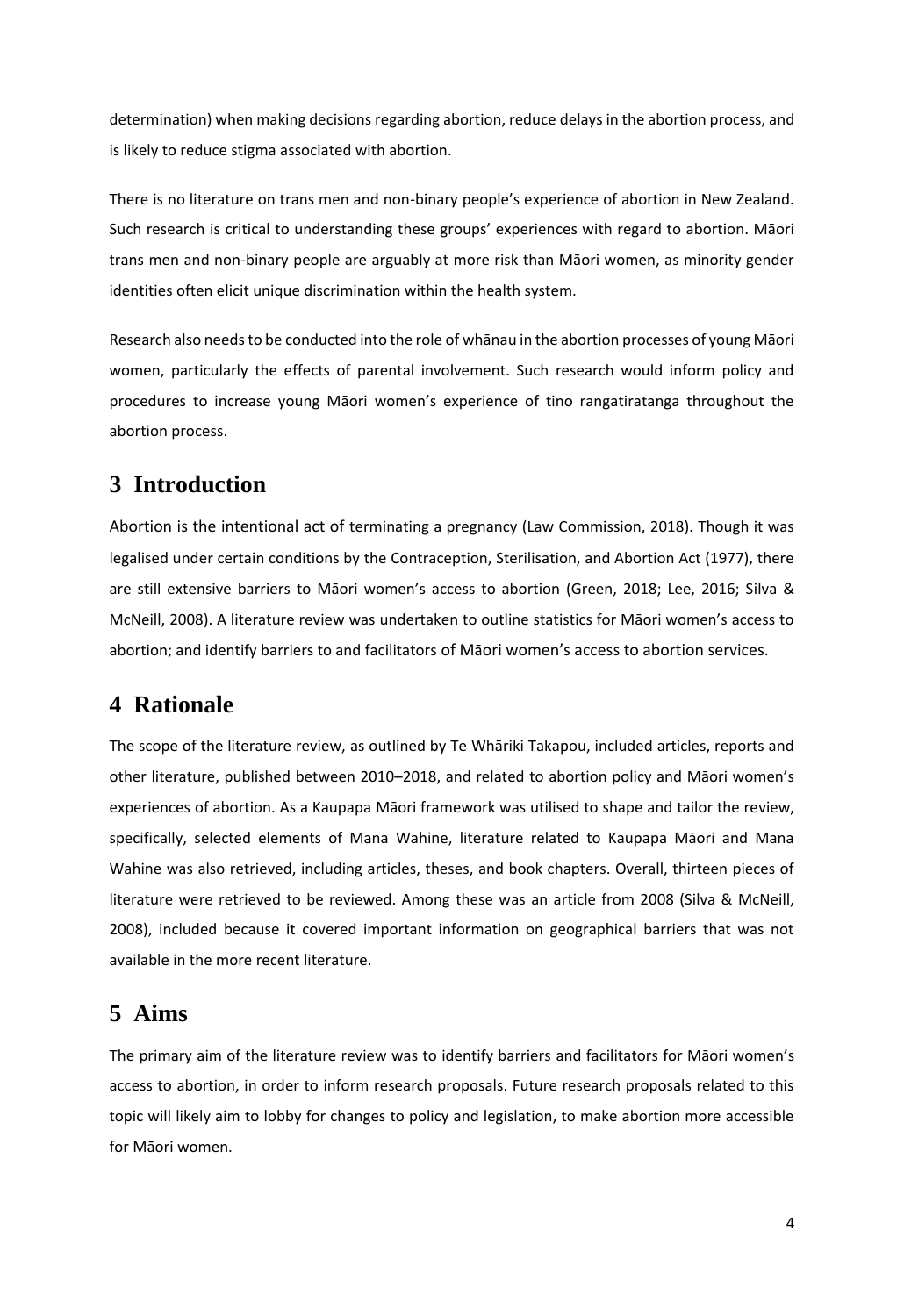# <span id="page-4-0"></span>**6 Theoretical perspective**

Elements of Mana Wahine provided a framework within a Kaupapa Māori methodological approach to focus and inform the literature review. A Kaupapa Māori approach assumes that the research conducted will be informed by Māori philosophies, centred around Māori people, and be of direct benefit to them (Jackson, 2015; Murphy, 2011; Pihama, 2001). Mana Wahine is a theoretical approach that uses a Kaupapa Māori perspective to analyse social issues that directly impact on Māori women (Pihama, 2001). The theory was selected because its elements centralise Māori women's viewpoints and lived experiences, and allow them to control and define their own understandings. The elements of Mana Wahine selected for the framework were: *Te reo Māori me ōna tikanga*, which ensures that research is grounded within te reo and tikanga Māori (Pihama, 2010); *Te Tiriti o Waitangi*, which outlines the Crown's obligations to Māori (Green, 2018; Jackson, 2015; Pihama, 2001); and *Whānau/whanaungatanga*, which centralises the importance of relationships in Māori culture (Pihama, 2001).

# <span id="page-4-1"></span>**7 Findings**

## <span id="page-4-2"></span>**7.1 Abortion in practice: Statistics**

One in four women in New Zealand will receive an induced abortion in their lifetime (Lee, 2016). In the year ended December 2017, 13,285 induced abortions were performed in New Zealand, of which Māori women received 23.4 percent (Statistics New Zealand, 2018). In the same year, 89.4 percent of abortions occurred during the first trimester of pregnancy (Law Commission, 2018). Medical abortions, which occur when a woman takes drugs that induce a miscarriage (Law Commission, 2018), accounted for 15.4 percent of total abortions performed in New Zealand in 2016 (Law Commission, 2018). There are no statistics available on the rate of medical abortions for Māori women.

Most abortions in New Zealand are authorised on the grounds that to continue the pregnancy would endanger the women's mental health (Law Commission, 2018). This accounted for 97 percent of abortions performed in 2016. The remaining three percent were performed on the grounds of 'handicapped child', 'seriously handicapped child', danger to life, danger to physical health, or a combination of these (Law Commission, 2018). There are no statistics available that indicate the grounds upon which abortions were authorised for Māori women in 2016.

## <span id="page-4-3"></span>**7.2 Element 1: Te reo Māori me ōna tikanga**

This element sought to highlight the role of te reo Māori me ōna tikanga (Māori language and culture) in Māori women's access to abortion. It was selected both because of the elements centrality to Kaupapa Māori research, and also its centrality to the lived realities of Māori people (Pihama, 2001).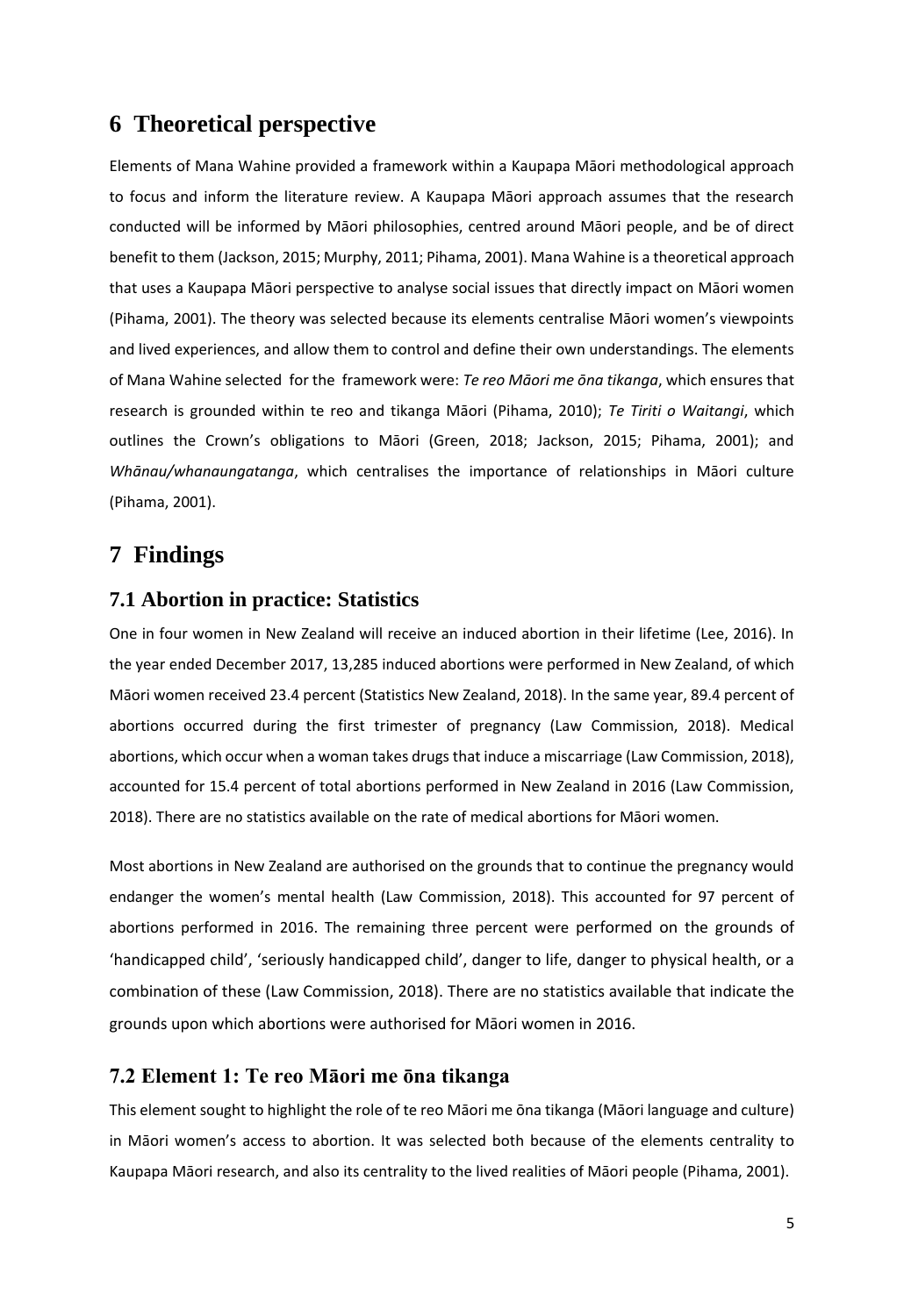#### <span id="page-5-0"></span>**7.2.1 Barriers**

Lack of cultural competence from healthcare professionals is a major barrier to Māori women's access to abortion (Lee, 2016). This is especially true once the abortion process has started (that is, after referral), as a lack of cultural competence drastically reduces the quality of care for Māori women. Māori may have specific understandings of birth, death, bodies, and illness; furthermore, there are nuances in those understandings between different iwi and hapū (Le Grice & Braun, 2017; Lee, 2016). Lack of knowledge of these understandings, if only in relation to local iwi and hapū understandings, results in prejudice and discrimination against Māori women. At best, the prejudice may make the woman uncomfortable with her treating professionals. At worst, the treating professionals may violate the woman's tikanga, and in turn her cultural safety (Lee, 2016).

Lack of cultural competence is also likely to exacerbate the power imbalances between women seeking abortion and health professionals. People in professional roles have inherent power; as a result, Māori women may be deprived of a voice while seeking abortion services and therefore be unable to speak to her tikanga or wishes (Le Grice & Braun, 2017; Lee, 2016). This is likely to be especially true before referral to an abortion service; if a GP refuses to refer a woman to a service, the power imbalance may result in the woman feeling unable to fight for her right to seek an abortion.

#### <span id="page-5-1"></span>**7.2.2 Facilitators**

With regard to the Te reo Māori me ōna tikanga element, abortion providers' cultural competence is the most prominent facilitator for Māori women's access to abortion (Law Commission, 2018; Lee, 2016; McCulloch & Weatherall, 2017). In practice, cultural safety for Māori is likely to include a company policy and culture that is congruent with Māori customs or tikanga (Law Commission, 2018; McCulloch & Weatherall, 2017). Specifically, health professionals who work in abortion services should be familiar with the concepts of *tapu* and *noa* and have a plan of action regarding how to practice in relation to those concepts (Law Commission, 2018).

The Law Commission (2018) and Abortion Supervisory Committee (ASC) (2017) reported that providers are required to have access to independent language interpreters for migrant and refugee women. This is because independent interpreters are more likely to reliably facilitate informed consent than a family member or friend of the woman; a friend or family member's translation might undermine the woman's informed consent (ASC, 2017; Law Commission, 2018). This same service, an independent te reo Māori interpreter, should be available to Māori women seeking abortion. Such an interpreter would facilitate Māori women's ability to practice tino rangatiratanga (discussed below in *Element 2: Te Tiriti o Waitangi*) by mitigating language barriers and allowing women the option to make decisions in their indigenous language (Law Commission, 2018).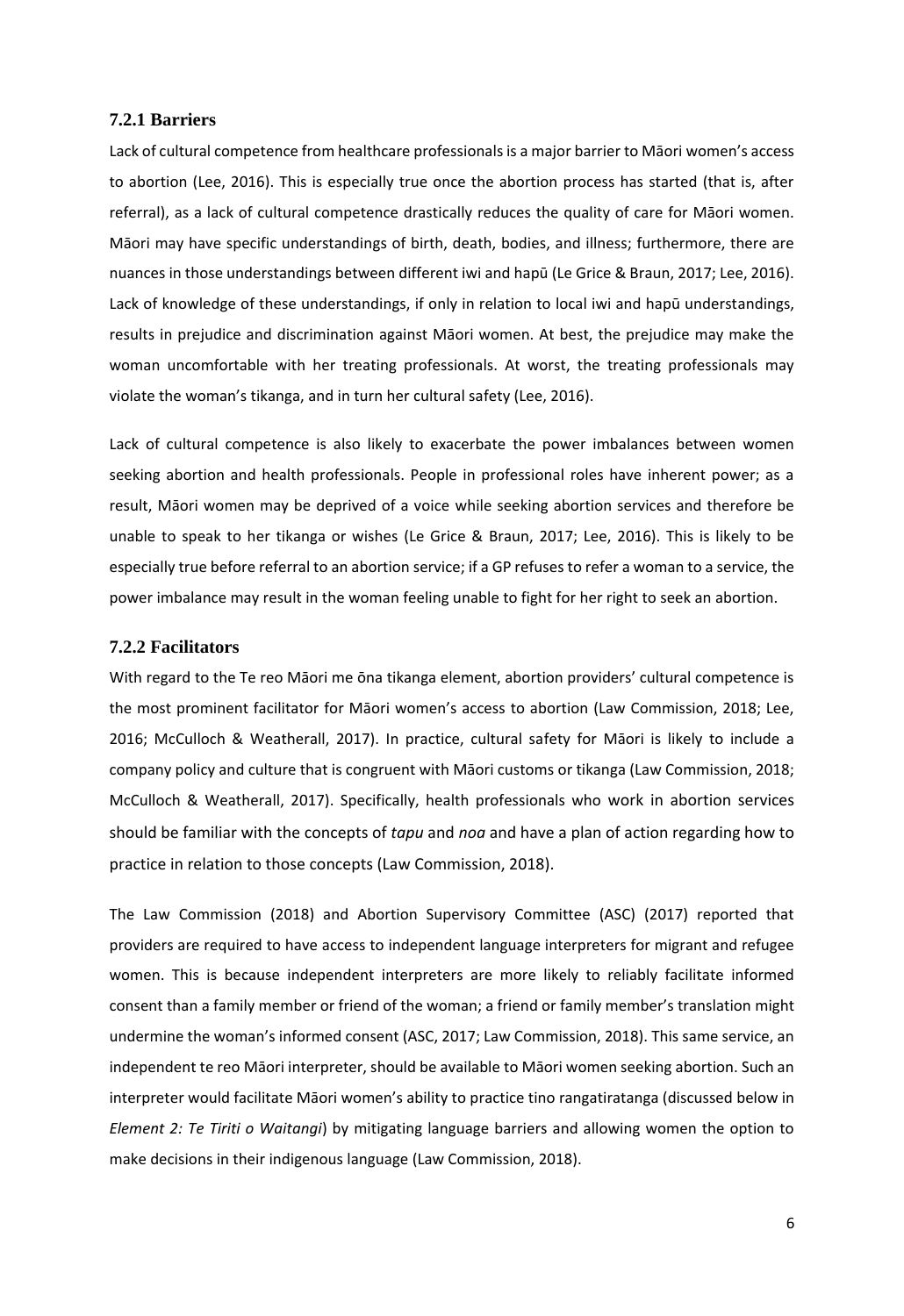## <span id="page-6-0"></span>**7.3 Element 2: Te Tiriti o Waitangi**

This element sought to highlight the Crown's obligations to Māori people as per Te Tiriti o Waitangi (1840), to illustrate where obligations are not being met, and where policy needs to be changed in order to meet them.

### <span id="page-6-1"></span>**7.3.1 The Crown's obligations**

Te Tiriti o Waitangi is a binding agreement between Māori and the Crown (Pihama, 2001). This agreement guarantees that the Crown will nurture Māori people's right to self-determination or tino rangatiratanga, as per the second article; and protect them and their rights of citizenship, as per the third article (Tiriti o Waitangi, 1840). Three specific principles implicit in Te Tiriti o Waitangi protection, partnership, and participation - inform healthcare policy in New Zealand (Lee, 2016; Ministry of Health, 2014). These principles seek to provide equity for Māori health outcomes and empower Māori to have access to holistic healthcare (Green, 2018; Lee, 2016; Ministry of Health, 2014). As the Crown no longer has any direct power to implement the obligations outlined by Te Tiriti o Waitangi, it is now the State's responsibility to fulfil those obligations.

As per the second article of Te Tiriti o Waitangi (1840), the State is contractually obliged to protect Māori people's tino rangatiratanga. In relation to abortion policy, this means that the State must honour Māori women's right to control their sexual and reproductive health, and to obtain safe, timely, and free abortions (Green, 2018; International Planned Parenthood Foundation [IPPF], 2018; McCulloch & Weatherall, 2017). The IPPF (2018) argues that it is a fundamental human right for people to decide whether or not to have children, and to have the options and means to act on that decision.

#### <span id="page-6-2"></span>**7.3.2 Barriers**

Political barriers to Māori women's access to abortion are relevant to the Te Tiriti o Waitangi element. This is because the State is responsible for both meeting its obligations to Māori under Te Tiriti o Waitangi, and for writing and maintaining legislation in New Zealand. Legislation ultimately directs policy.

Restrictive policy and outdated legislation are the most prominent barriers to Māori women's access to abortion. Current policy accounts for the majority of delays in accessing abortion services and is also a contributing factor to stigma experienced by women who access those services (IPPF, 2018; Law Commission, 2018; Lee, 2016; McCulloch & Weatherall, 2017). Delays are detrimental to Māori women's access to abortion services. Research suggests that the earlier a pregnant woman seeks an abortion, the longer she tends to wait to receive the service (Lee, 2016). Furthermore, the fact that abortion remains under criminal legislation deters practitioners from referring women to abortion services or providing the services themselves (Law Commission, 2018).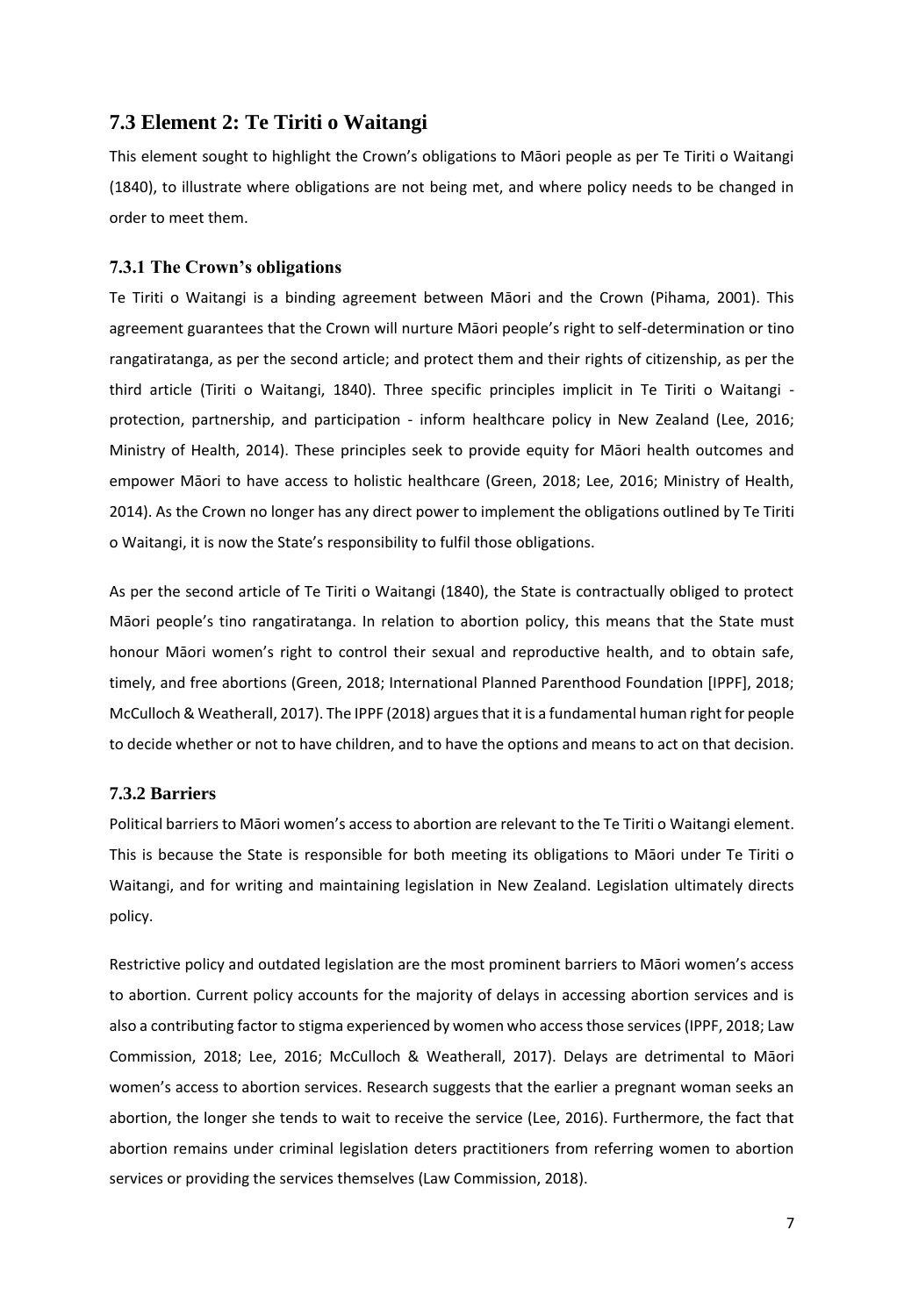Under current legislation, referrals for abortion must come from a GP; referral from other health professionals, such as nurses or midwives, and self-referral are not permitted (Law Commission, 2018). Currently, no legislation exists to mediate the consequences of a GP's unwillingness to refer women to abortion services. While the ASC recommends that GPs who conscientiously object to referring a woman to abortion services should instead refer her to a GP who will, GPs are not mandated to do so (Law Commission, 2018). This is problematic for women who are unable to navigate the labyrinth that is the healthcare system, and some may stop seeking abortion at this stage of the process. Therefore, current legislation contributes to the undermining of Māori women's tino rangatiratanga (IPPF, 2018; Lee, 2016).

In addition to the requirement of a GP referral, under current legislation an abortion must be authorised by two certifying consultants to be legal (Law Commission, 2018; McCulloch & Weatherall, 2017). A woman seeking an abortion must give a reason for the abortion that satisfies both consultants, to avoid one of them declining authorisation and delaying the process (Law Commission, 2018). The vast majority of abortions are authorised on the grounds of danger to mental health. As outlined above, in order to acquire an abortion women are required to profess that they are 'mad', which also serves to undermine their tino rangatiratanga (Leask, 2013, p. 116; Leask, 2014; Lee, 2016; McCulloch & Weatherall, 2017).

The State is responsible for the geographical and financial barriers that limit Māori women's access to abortion. Location of services has been identified as a major barrier to access, particularly for vulnerable populations such as rural Māori in, for example, Gisborne (Law Commission, 2018; Lee, 2016; Silva & McNeill, 2008). Not all district health boards (DHBs) have abortion services available, and often women must travel great distances to obtain those services (for a full overview, see Law Commission, 2018, pp. 38-40). Geographical barriers in turn create financial barriers; women who have to travel to access abortion services often pay for travel, accommodation, childcare and time off work, as well as paying for the service itself (Lee, 2016). The ASC recommends that DHBs provide funding for transport and accommodation costs to mitigate some financial barriers (Law Commission, 2018). However, at best, these costs are reimbursed rather than paid up front; at worst, women receive no compensation, leaving them financially disadvantaged or unable to access services (Law Commission, 2018).

#### <span id="page-7-0"></span>**7.3.3 Facilitators**

With regard to the Te Tiriti o Waitangi element, directly addressing restrictive legislation is the most prominent facilitator for Māori women's experience with abortion. Green and Simpson (2013) found that the decriminalisation of sex work increased sex workers' level of safety, particularly in terms of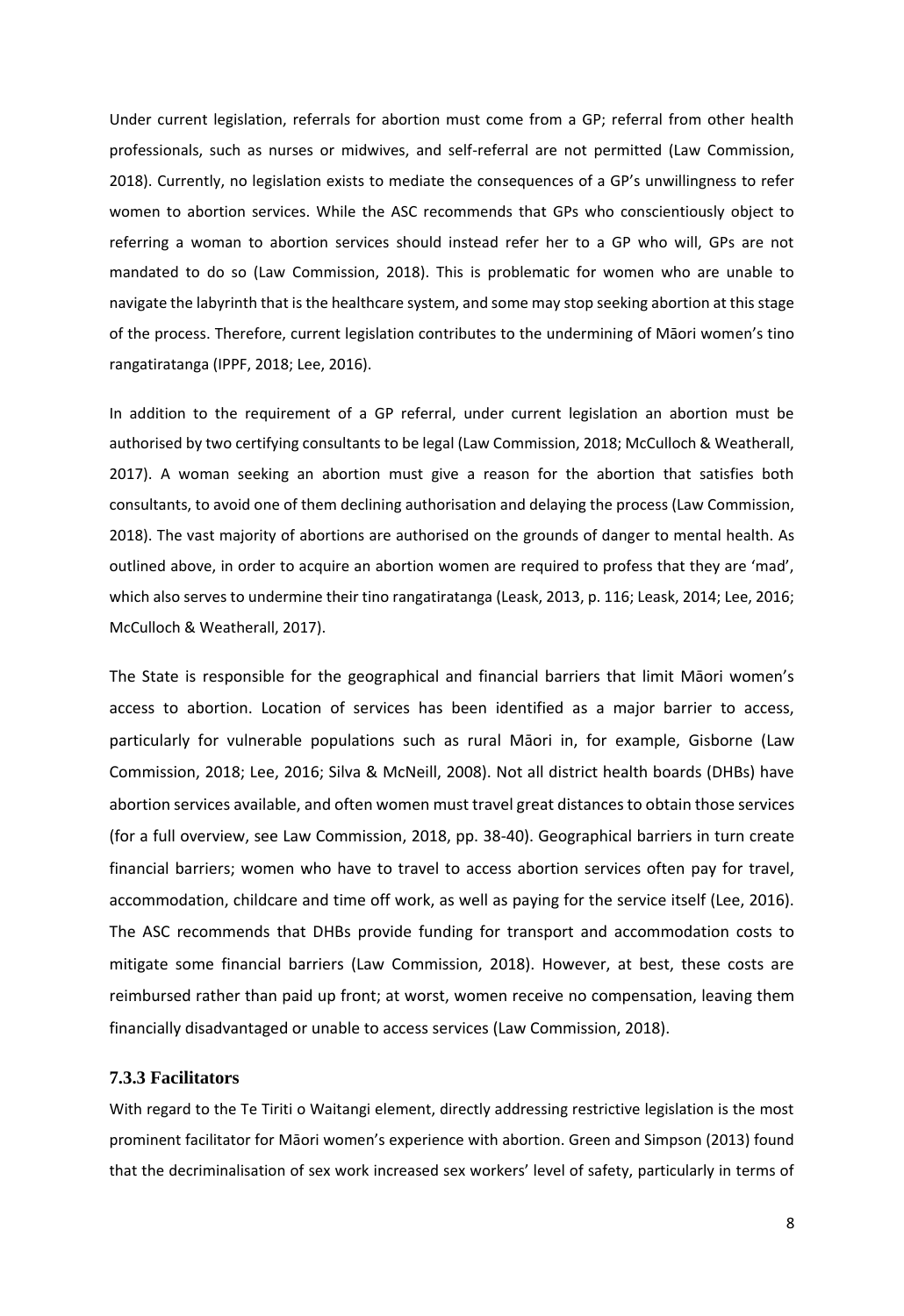public harassment, and increased emotional comfort regarding their work. This is likely to be generalisable to the decriminalisation of abortion, as supportive legislation and policy would increase accessibility and decrease stigma associated with abortion.

Although doctors should retain their right to conscientious objection, legislation should exist to mandate that those GPs refer women to another GP who will assist with the abortion process (IPPF, 2018). Women who are refused assistance from their GP may not be able to continue to pursue an abortion and so are effectively barred from services. This is especially true in rural areas where it is notably more difficult to find a GP who will make a referral to abortion services (Law Commission, 2018), and for women who lack the resources to pursue other avenues to obtain an abortion.

Removing abortion from the Crimes Act (1961) and adjusting the referral process for abortion in the Contraception, Sterilisation, and Abortion Act (1977), including only permitting GP referrals and requiring two certifying consultants to authorise an abortion, will drastically reduce delays in the abortion process and may also increase the number of practitioners willing to provide abortion services (Law Commission, 2018). The scope of referral pathways should be expanded to include other health professionals (Law Commission, 2018).

Adjusting the above legislation may also pave the way for policy changes, which would in turn increase the functionality of the abortion process. This would ensure that the healthcare system is less likely to fail people, and so increase Māori women's tino rangatiratanga (Lee, 2016). Adjusting policy may also increase cultural competence in the healthcare system, in relation to abortion. Health professionals' cultural competence supports their provision of client-centred care, which supports Māori women's tino rangatiratanga (Lee, 2016).

Most notably, policy must exist and be enforced regarding the need to tailor healthcare professionals' level of involvement in their care of clients (Lee, 2016). Some Māori women are able to navigate the abortion process well; others are not. Health professionals must gauge which level of involvement – passive or active – will best support the client's tino rangatiratanga (Lee, 2016). Such care will decrease delays for abortion services, increase Māori women's understanding of the process, and also likely assist with accessing other needed services, such as counselling or social welfare (Lee, 2016).

## <span id="page-8-0"></span>**7.4 Element 3: Whānau/whanaungatanga**

This element sought to highlight the role of relationships in Māori women's access to abortion, both interpersonally within whānau and between organisations.

*Whānau* is a broad term that includes immediate family members (such as parents, siblings, children, and intimate partners), wider family members (such as grandparents, aunts, uncles, cousins, and so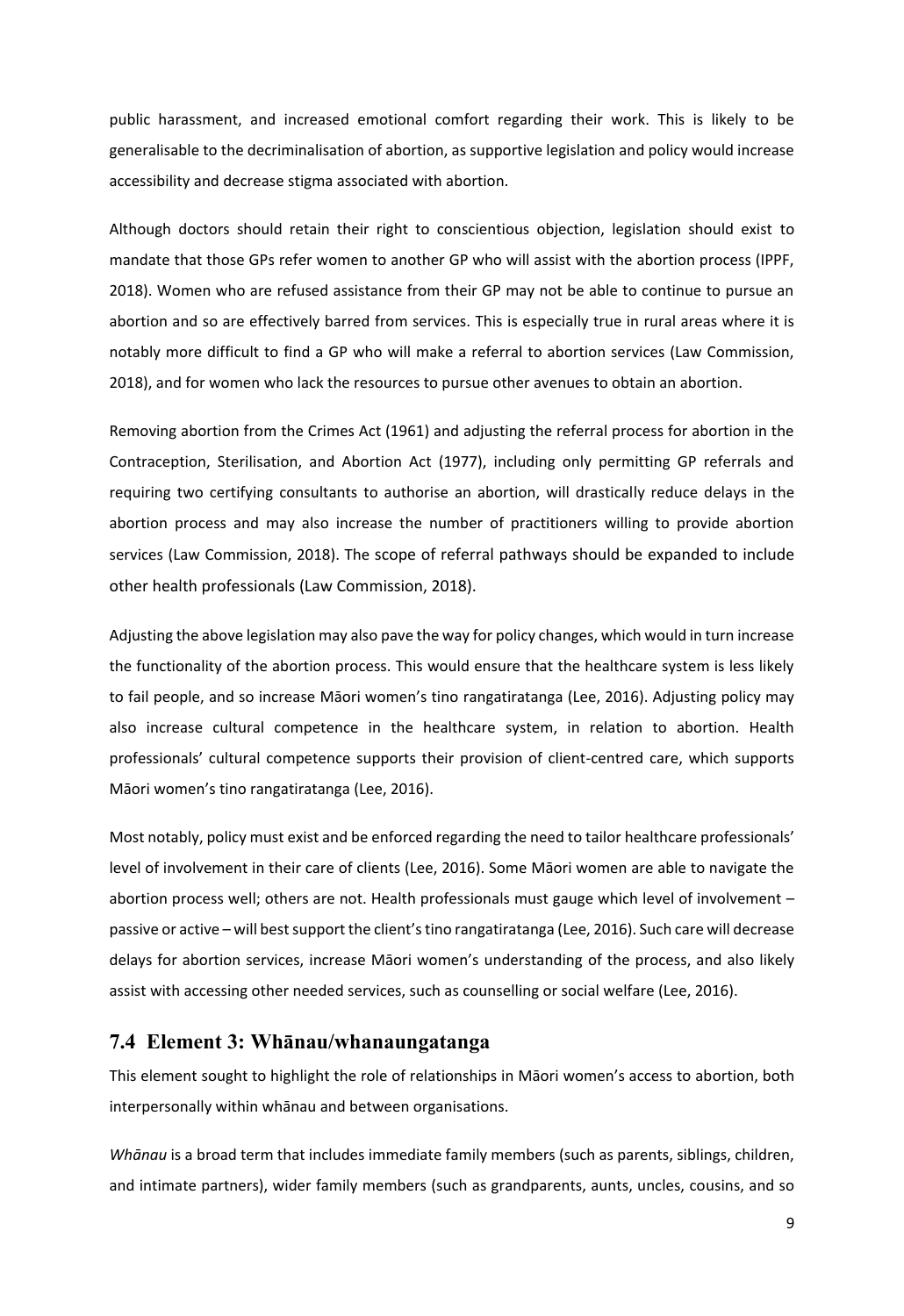on), and members who are whāngai (that is, adopted within an extended family). Whānau relationships are a chief source of support for Māori people, and might also include other relationships, such as with friends (Le Grice & Braun, 2017; Murphy, 2011; Pihama, 2001).

In relation to abortion, relationships within communities are also imperative (IPPF, 2018). This might include physicians co-operating with other health services (such as counselling or social welfare) to extend support for women who seek abortions.

#### <span id="page-9-0"></span>**7.4.2 Barriers**

Currently, there is little research on the impact of parental involvement on young Māori women who seek abortions. Though the Care of Children Act (2004) protects young women's (under 16 years) privacy, welfare and best interests 'from all persons, including members of [her] … whānau, hapū, and iwi', there is no empirical research on how this is achieved in practice. The risk of whānau involvement (including parents), particularly if there has been an instance of rape or there is risk of domestic violence, is likely to be a barrier for some young Māori women seeking abortion (IPPF, 2018; Law Commission, 2018; Lee, 2016).

Societal stigma within communities is likely to be another barrier for Māori women's access to abortion services (IPPF, 2018; Le Grice & Braun, 2017; Leask, 2013). Demonstrations from antiabortion groups at abortion clinics are generally distressing for women on the day of the procedure. Furthermore, stigma makes it difficult to talk about abortion with whānau, friends, and professionals, which restricts the sharing of information regarding abortion services (Lee, 2016).

As discussed in *Element 2: Te Tiriti o Waitangi*, practitioners who stigmatise abortion can and do refuse to help women who seek abortion services. These practitioners effectively prevent women from accessing the services they need, particularly when they refuse to refer women to other practitioners who are willing to help (IPPF, 2018; Law Commission, 2018). Where professionals do not adequately collaborate during the abortion process, barriers to services are also created. It is likely that a lack of communication between services – such as GPs and abortion institutions, or institutions and counselling services – delays the abortion process.

#### <span id="page-9-1"></span>**7.4.3 Facilitators**

Relationships can be nurtured between abortion services (such as counselling, social welfare, and contraception providers) so that patient care is tailored to suit the individual (Lee, 2016). Particular attention needs to be paid to women who attend abortion services on their own; ideally, they should be referred to other services at the level that is appropriate for them (that is, the level of professional participation that best supports their tino rangatiratanga) (Lee, 2016). Furthermore, there should be collaboration between GPs, so that women can be referred to another professional when their GP is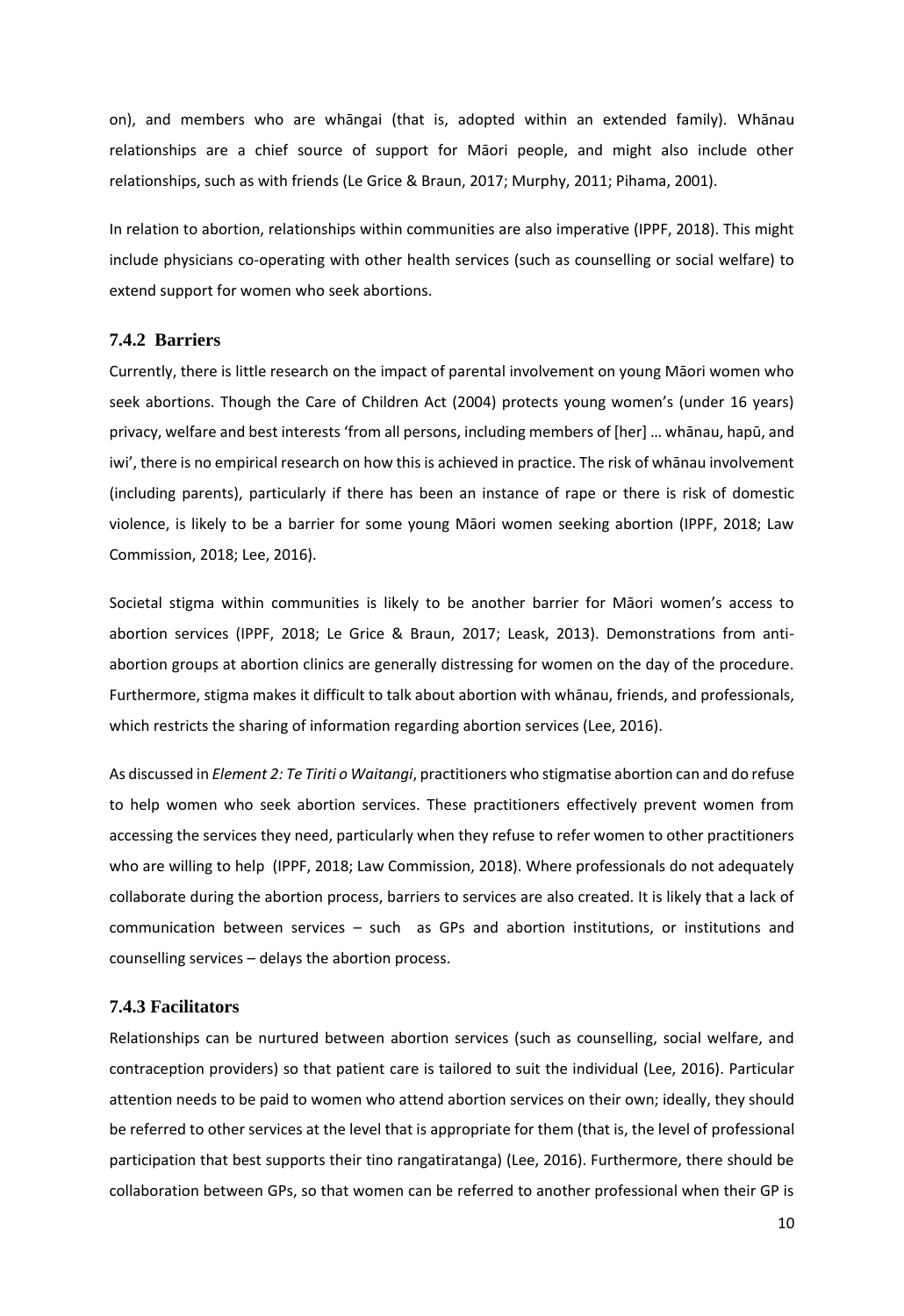not willing to help with the abortion process. Collaboration between abortion providers, particularly between public and private, should also be integrated into practice (Lee, 2016). Doing so may reduce some pressure on providers, which would decrease delays in the abortion process and on the day of the procedure, and increase the attention to quality of care.

Research shows that whānau support is a prominent facilitator for Māori women's access to abortion (IPPF, 2018; Le Grice & Braun, 2017; Lee, 2016). Le Grice and Braun (2017, p. 156) found that "a woman's ... ahua [the way they appear physically and spiritually] is quite different" when she goes through the abortion process alone. Whānau support is also likely to reduce stigma or mitigate the effects of existing stigma (Lee, 2016). Including whānau in the abortion process is more likely to support the woman's holistic wellbeing (Law Commission, 2018). Research is required into how whānau support can be encouraged and nurtured through the abortion process.

# <span id="page-10-0"></span>**8 Conclusions**

## <span id="page-10-1"></span>**8.1 Summary**

Abortion is a common medical procedure in New Zealand. In 2016, 23.4 percent of all abortions were performed on Māori women. The vast majority of abortions in New Zealand are performed on the grounds that to continue the pregnancy would endanger the woman's mental health; however, there are no statistics available on this specific to Māori women.

Current legislation and policy accounts for the majority of barriers to Māori women's access to abortion. Restrictive legislation unduly increases delays in the abortion process, requiring women to speak to multiple health professionals to have an abortion authorised. Furthermore, GPs who conscientiously object to referring women to abortion services greatly disadvantage Māori women, who may not be able to obtain a referral elsewhere. Lack of adequate policy also accounts for lack of cultural competence in abortion services. This in turn diminishes the quality of care that Māori women receive, and can violate their cultural safety.

Societal stigma affects whānau and communities and may inhibit Māori women's access to abortion. For young Māori women in particular, whānau and parental involvement may be a barrier to accessing an abortion where whānau hold stigmatising views about abortion. Furthermore, stigma makes it difficult to talk about abortion with whānau, friends, and professionals, which restricts the sharing of information regarding abortion services.

Facilitators of Māori women's access to abortion services reflect the barriers identified. Policy to implement cultural safety would be invaluable in improving the quality of care that Māori women receive from abortion services. Furthermore, supportive legislation would increase Māori women's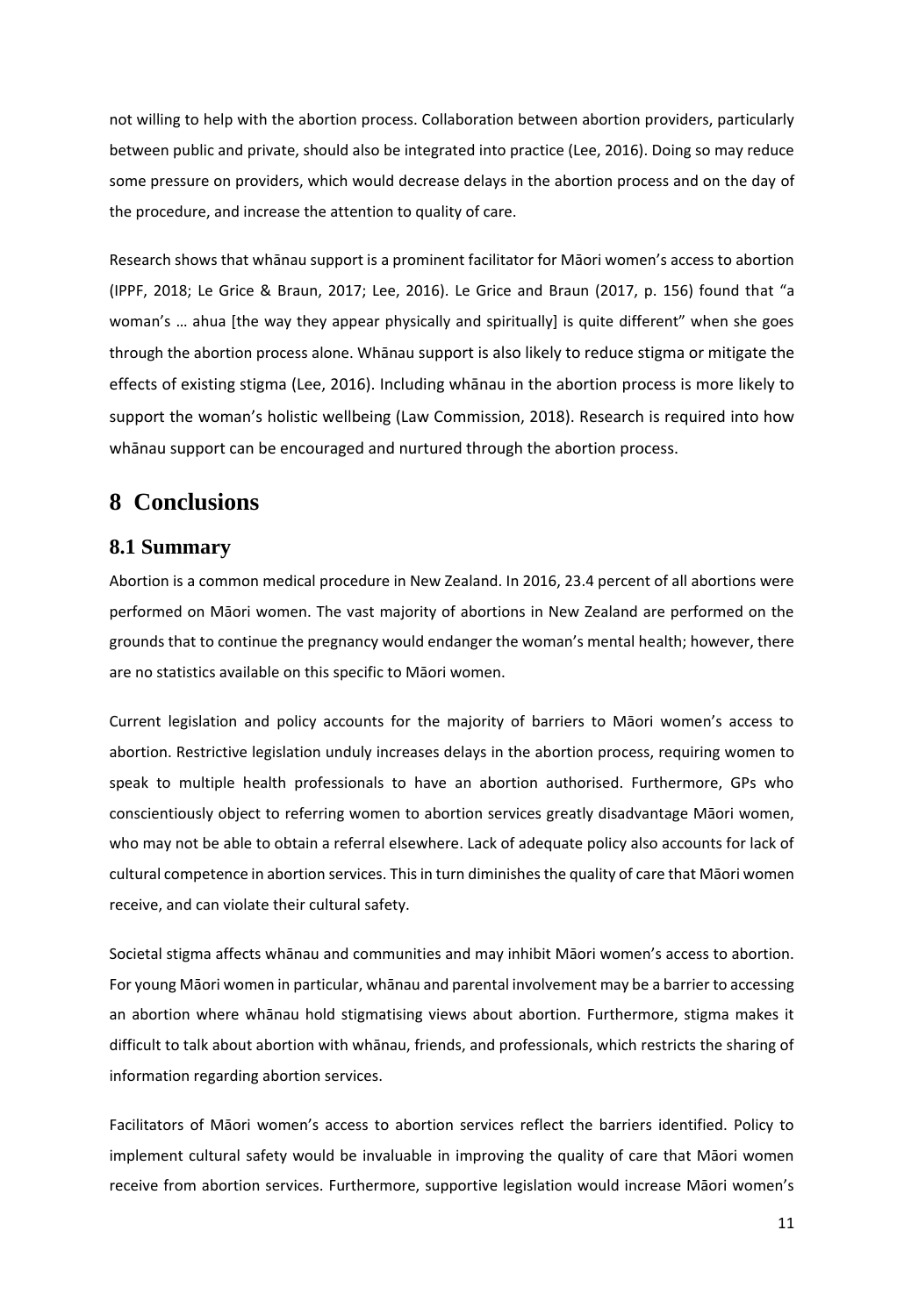experience of tino rangatiratanga when making decisions regarding abortion, reduce delays in the abortion process, and would likely reduce the stigma associated with abortion. Particularly for Māori women, the practitioner's level of involvement throughout the abortion process must nurture the woman's tino rangatiratanga. Collaboration between abortion providers and other services will facilitate services that are tailored to individuals; this is especially important for women who attend services on their own. Collaboration between GPs is urgently required to ensure that women whose GPs refuse to provide a referral to abortion services on the grounds of conscientious objection are still able to access the appropriate services.

## <span id="page-11-0"></span>**8.2 Where to from here?**

There is no literature on trans men and non-binary people's experience of abortion in New Zealand. Such research is critical to understanding these groups' experiences with regard to abortion. Māori trans men and non-binary people are arguably more at risk than Māori women, as minority gender identities often elicit unique discrimination within the health system. Furthermore, it is possible that rates of refusal for abortion services are higher for these groups. Research that focuses on these population groups would identify the issues and, potentially, strategies to address those issues.

Research needs to be conducted into the practice of cultural safety in abortion services. Empirical evidence is required to understand the consequences of both the presence of cultural safety and the lack of it.

Research also needs to be conducted into the role of whānau in relation to young Māori women's abortion processes. In particular, there is no literature on the effect of parental involvement on the abortion process. Such research would inform policy and procedures to increase young women's tino rangatiratanga throughout the abortion process.

Finally, research needs to be conducted into whether or not current legislation intended to protect women seeking abortion (such as the Care of Children Act, 2004) is effective in doing so.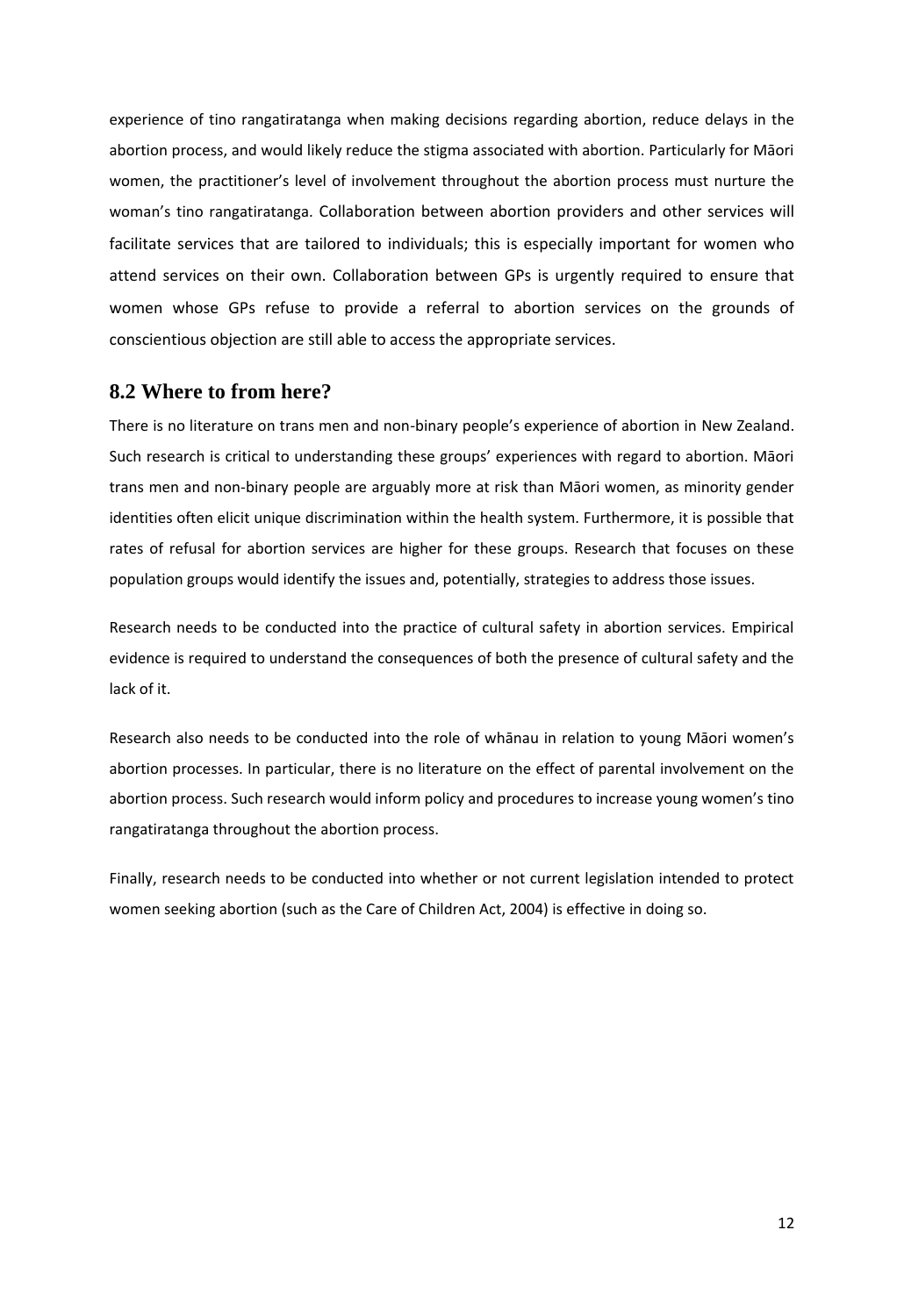## <span id="page-12-0"></span>**9 References**

Abortion Supervisory Committee. (2017). *Report of the Abortion Supervisory Committee.* Retrieved fro[m https://www.justice.govt.nz/tribunals/abortion-supervisory-committee/annual-reports/](https://www.justice.govt.nz/tribunals/abortion-supervisory-committee/annual-reports/)

Care of Children Act, No. 90. (2004). Retrieved from <http://www.legislation.govt.nz/act/public/2004/0090/67.0/DLM317233.html>

Contraception, Sterilisation, and Abortion Act, No. 112. (1977). Retrieved from <http://www.legislation.govt.nz/act/public/1977/0112/latest/whole.html#DLM18523>

Crimes Act, No. 43. (1961). Retrieved from <http://www.legislation.govt.nz/act/public/1961/0043/137.0/DLM327382.html>

- Green, A. (2018). *Equity of access to abortion and contraception amongst Māori women.* Paper presented at the IUSTI Asia Pacific Sexual Health Congress 2018, Auckland, New Zealand.
- Green, A., & Simpson, S. (2013). *Decriminalised sex work in New Zealand: Benefits and future challenges.* Hamilton, New Zealand: Te Puāwai Tapu.
- International Planned Parenthood Federation. (2018). *Her in charge: Medical abortion and women's lives. A call for action.* Retrieved from [https://www.ippf.org/resource/her-charge-medical](https://www.ippf.org/resource/her-charge-medical-abortion-and-womens-lives-call-action)[abortion-and-womens-lives-call-action](https://www.ippf.org/resource/her-charge-medical-abortion-and-womens-lives-call-action)
- Jackson, A. M. (2015). Kaupapa Māori theory and critical Discourse Analysis: Transformation and social change. *AlterNative: An International Journal of Indigenous Peoples, 11*(3), 256-268. doi:10.1177/117718011501100304
- Law Commission. (2018). *Alternative approaches to abortion law*. Wellington, New Zealand: Law Commission.
- Le Grice, J. S., & Braun, V. (2017). Indigenous (Māori) perspectives on abortion in New Zealand. *Feminism & Psychology, 27*(2), 144-162. doi:10.1177/0959353517701491
- Leask, M. (2013). From bad women to mad women: A genealogical analysis of abortion discourses in Aotearoa New Zealand*. New Zealand Sociology, 28*(2), 104-119.
- Leask, M. (2014). Constructing women as mentally troubled: The political and performative effects of psychological studies on abortion and mental health. *Women's Studies Journal, 28*(1), 74- 82.